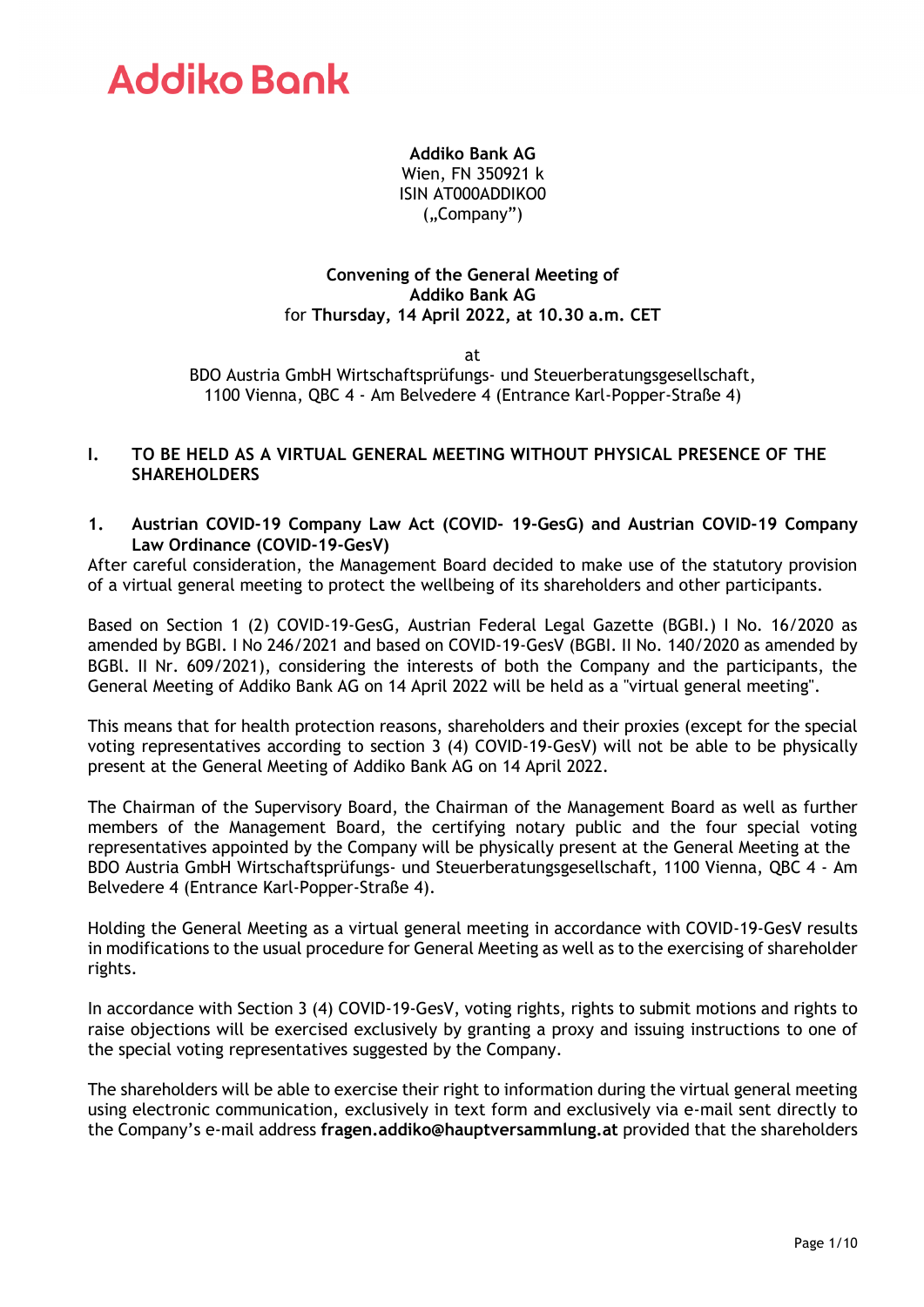have in due time sent a deposit confirmation pursuant to Section 10a Austrian Stock Corporation Act (AktG) in accordance with point IV. and authorized a special voting representative in accordance with point V.

### **2. Broadcast of the General Meeting via the internet**

In accordance with Section 3 (1), (2) and (4) COVID-19-GesV in conjunction with Section 102 (4) AktG, a full audiovisual broadcast of the General Meeting will be made available via the internet in real time.

This is permissible under data protection law pursuant to Section 3 (1), (2) and (4) COVID-19-GesV.

All shareholders of the Company will be able to follow the General Meeting on 14 April 2022 from about 10:30 a.m. CET, using the appropriate technical aids (e.g. computer, laptop, tablet or smartphone as well as an internet connection with sufficient bandwidth for streaming videos) via the internet at **[www.addiko.com](http://www.addiko.com/)** in the form of a virtual general meeting. It will not be necessary to register or log in to follow the General Meeting.

Due to the broadcast of the General Meeting via the internet, all shareholders wishing to do so will be able to follow the course of the General Meeting by way of unidirectional audiovisual transmission in real time, and to follow the presentation of the Management Board, the replies to shareholder questions and the voting process.

It should be noted that this live broadcast as a virtual general meeting does not allow for remote participation (Section 102 (3) No. 2 AktG) or for remote voting (Section 102 (3) No. 3 AktG and Section 126 AktG), and that the internet broadcast does not support two-way communication. The individual shareholder can therefore only follow the course of the Annual General Meeting

It should also be noted that the Company is only responsible for the use of technological means of communication to the extent that responsibility for the latter lies within its sphere (Section 2 (6) COVID-19-GesV).

In addition, attention is drawn to the information on the organisational and technical requirements for participation in accordance with Section 3 (3) in conjunction with Section 2 (4) COVID-19-GesV ("Information regarding participation").

### **II. AGENDA**

- 1. Presentation of the annual financial statements including the management report and the consolidated corporate governance report, the consolidated financial statements including the group management report and consolidated non-financial report, the proposal for the appropriation of profits and the report for the 2021 financial year submitted by the Supervisory Board
- 2. Resolution on the appropriation of the net profit
- 3. Resolution on the discharge of the members of the Board of Management for the 2021 financial year
- 4. Resolution on the discharge of the members of the Supervisory Board for the 2021 financial year
- 5. Election of the auditor and group auditor for the 2023 financial year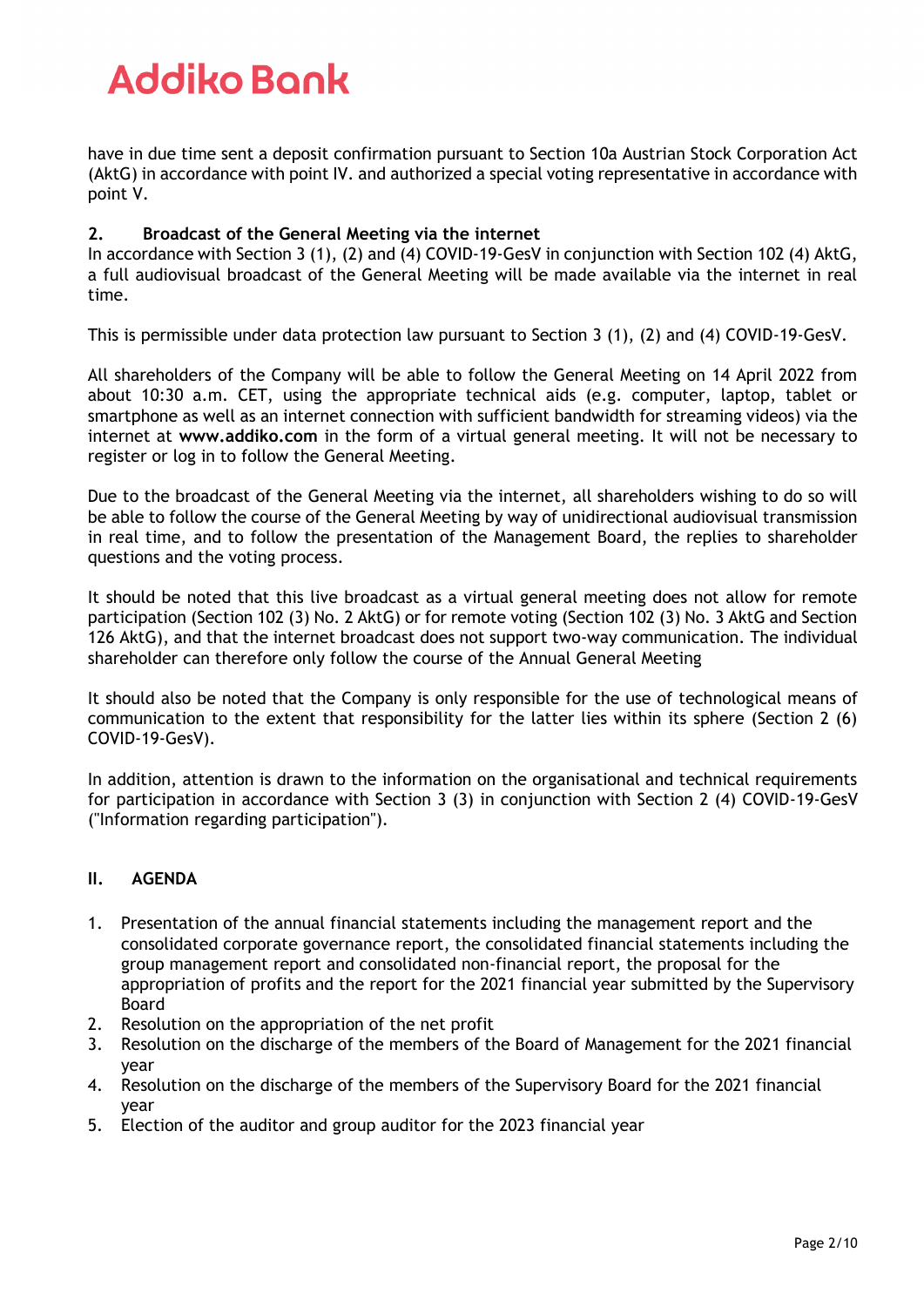- 6. Resolution on the Remuneration Report
- 7. Resolution on the remuneration policy of the Management Board
- 8. Election to the Supervisory Board

### **III. DOCUMENTS RELATING TO THE GENERAL MEETING; PROVISION OF INFORMATION ON THE WEBSITE**

In particular, the following documents will be available on the Company's website at **[www.addiko.com](http://www.addiko.com/)** - properly registered in the Austrian Commercial Register – by no later than **24 March 2022**:

- Information about the organizational and technical requirements for participation according to Section 3 Abs 3 in connection with Section 2 Abs 4 COVID-19-GesV ("Information regarding participation")
- Annual financial statements including management report
- Consolidated corporate governance report
- Consolidated financial statements including group management report
- Proposal for the appropriation of profits
- Separate consolidated non-financial report each for the financial year 2021
- Report of the Supervisory Board for the 2021 financial year
- Proposed resolutions on agenda items 2 8
- Remuneration Report
- Reviewed Policy on principles of the remuneration of Management Board
- Declarations of the candidates regarding the election to the Supervisory Board on agenda item 8 according to Section 87(2) AktG
- Curriculum vitae of the candidates
- Proxy form for the special voting representatives in accordance with Section 3 (4) COVID-19 GesV
- Forms for the revocation of a proxy
- Questionnaire form
- Full text of this invitation

### **IV. RECORD DATE AND CONDITIONS FOR PARTICIPATION IN THE GENERAL MEETING**

The entitlement to participate in the General Meeting and to exercise the voting right and other shareholder rights to be asserted at this virtual general meeting in accordance with COVID-19 GesG and COVID-19-GesV is based on shareholding at the end of **4 April 2022 (24:00 hours, CET Vienna Time) (record date)**.

Only persons who are shareholders on this record date and provide the Company with evidence of their shareholding are entitled to attend the virtual general meeting in accordance with COVID-19- GesG and COVID-19-GesV.

A deposit confirmation pursuant to Section 10a AktG is to be submitted as proof of shareholding on the record date, which must be received by the Company no later than **11 April 2022** (24:00 hours, CET, Vienna time) exclusively by one of the following communication channels and addresses: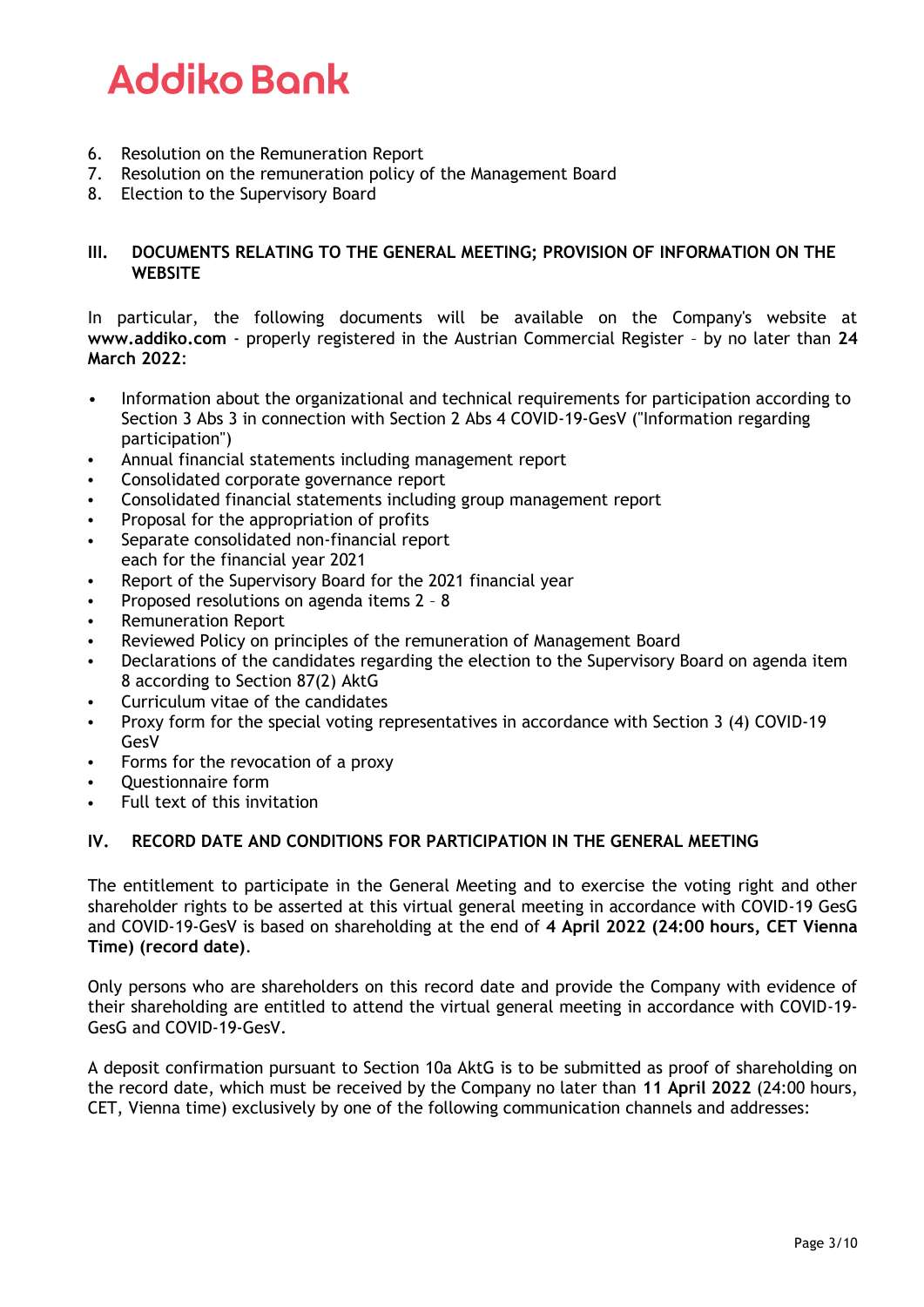| (i)  | For the transmission of the deposit confirmation in text form, which satisfies the Articles of<br>Association pursuant to Section 17.6 |                                                                                                                |  |
|------|----------------------------------------------------------------------------------------------------------------------------------------|----------------------------------------------------------------------------------------------------------------|--|
|      | By fax<br>By E-Mail                                                                                                                    | +43 1 8900 500 80<br>anmeldung.addiko@hauptversammlung.at<br>(Please send deposit confirmations in PDF format) |  |
| (ii) |                                                                                                                                        | For the transmission of the deposit confirmation in writing                                                    |  |
|      | By mail or courier:                                                                                                                    | Addiko Bank AG<br>c/o HV-Veranstaltungsservice GmbH<br>8242 St. Lorenzen am Wechsel, Köppel 60                 |  |
|      | Via SWIFT:                                                                                                                             | <b>GIBAATWGGMS</b><br>(Message Type MT598 or MT599, ISIN<br>AT000ADDIKO0 must be specified in the text)        |  |

If **no deposit confirmation** is received by the Company in due time, it will not be possible for a **special voting representative to be appointed** in a valid manner.

Shareholders are requested to contact their custodian bank and arrange for the issue and transmission of a deposit confirmation.

The record date has no effect on the saleability of the shares and is not relevant with regard to dividend entitlement.

### **Deposit confirmation in accordance with Section 10a AktG**

The deposit confirmation must be issued by the custodian bank with its registered office in a member state of the European Economic Area or in a full member state of the OECD and must contain the following information (Section 10a (2) AktG):

- Information on the issuer: Name/company name and address or a code commonly used in dealings between credit institutions (SWIFT-Code)
- Information on the shareholder: Name/company name and address; for natural persons, the date of birth; for legal persons, if applicable, the register and registry number
- Information on shares: Number of shares held by the shareholder, ISIN AT000ADDIKO0 (commonly used international securities identification number)
- Deposit number or other designation
- Date to which the deposit confirmation refers

The deposit confirmation as proof of shareholding for the participation in the General Meeting must refer to the end of the record date of **4 April 2022 (24:00 hours, CET, Vienna time)**.

The deposit confirmation will be accepted in German or English.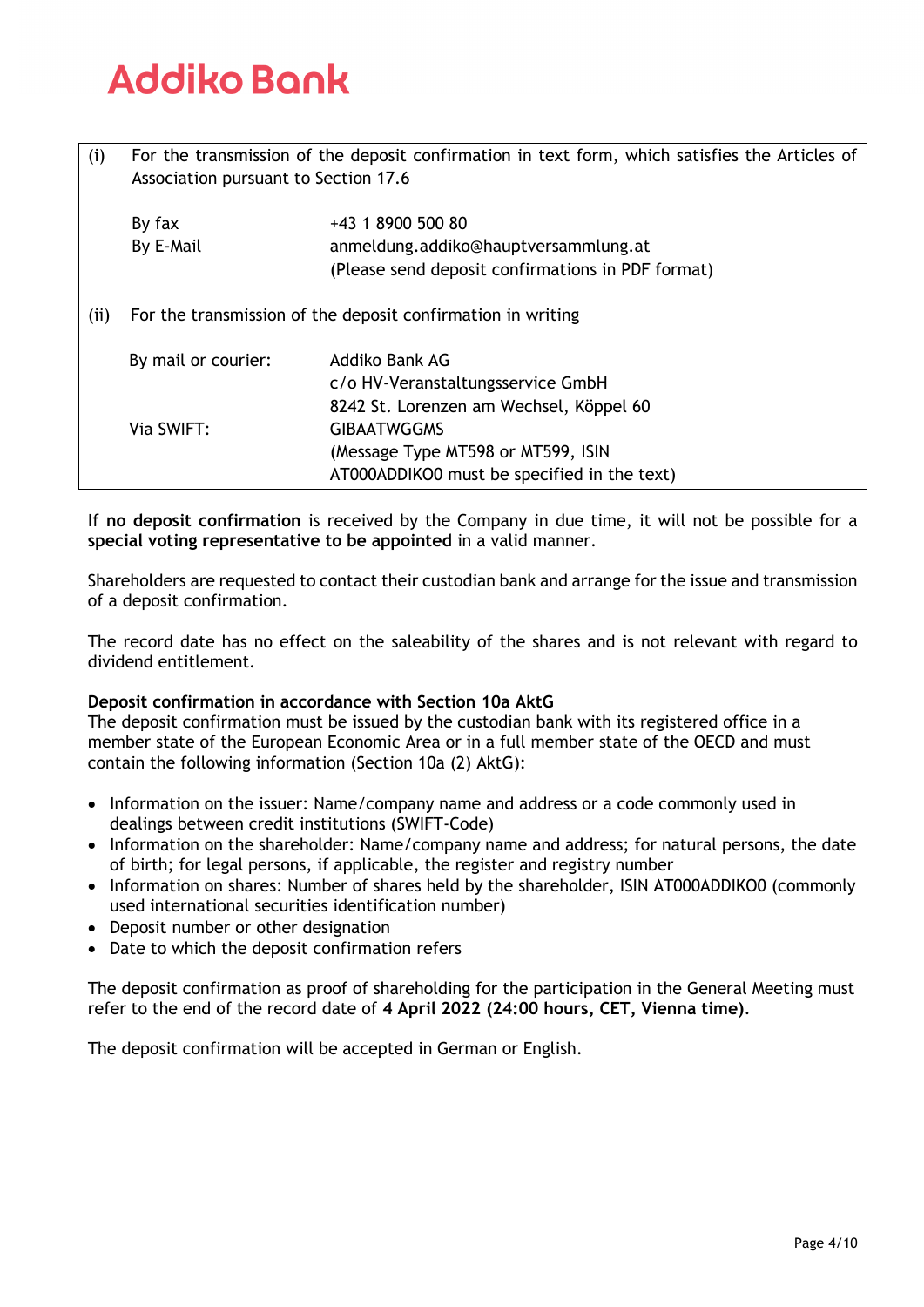### **V. APPOINTMENT OF A SPECIAL VOTING REPRESENTATIVE AND PROCEDURE TO BE FOLLOWED IN THIS REGARD**

Each shareholder who is entitled to attend the virtual general meeting in accordance with COVID19- GesG and COVID-19-GesV and who has provided evidence of this to the Company in accordance with the provisions of this invitation under item IV., has the right to appoint a special voting representative.

In the course of this virtual general meeting of **Addiko Bank AG** on **14 April 2022**, only one of the special voting representatives may submit a motion for resolution, cast a vote and raise an objection in accordance with Section 3 (4) COVID-19-GesV.

The following persons are suggested as special voting representatives who are suitable and independent of the Company:

- (i) Dipl.-Volkswirt, Dipl.-Jurist Florian Beckermann, LL.M. c/o Interessenverband für Anleger, IVA 1130 Vienna, Feldmühlgasse 22 Tel: +43 (1) 876 33 43 - 30 [beckermann.addiko@hauptversammlung.at](mailto:beckermann.addiko@hauptversammlung.at)
- (ii) Rechtsanwalt Stephan Schmalzl, M.B.L. 1020 Vienna, Trabrennstraße 2B Tel: +43 (1) 383 60 540 [schmalzl.addiko@hauptversammlung.at](mailto:schmalzl.addiko@hauptversammlung.at)
- (iii) Rechtsanwalt Mag. Ewald Oberhammer, LL.M. 1010 Vienna, Karlsplatz 3/1 Tel: +43 (1) 503 30 00 [oberhammer.addiko@hauptversammlung.at](mailto:oberhammer.addiko@hauptversammlung.at)
- (iv) Rechtsanwältin Dr. Maria Brandstetter 1010 Vienna, Stephansplatz 4 Tel: +43 (1) 513 85 12 [brandstetter.addiko@hauptversammlung.at](mailto:brandstetter.addiko@hauptversammlung.at)

Each shareholder may select one of the four persons stated above as a special voting representative and grant them a proxy.

The granting of a proxy to another person is not permitted according to Section 3 (4) COVID-19-GesV.

To grant a proxy to the special voting representatives, a separate **proxy form** is available on the **Company's website** at **[www.addiko.com.](http://www.addiko.com/)** Please use this proxy form.

When granting the proxy, the relevant means of transmission and deadlines laid out in the provisions of the **information regarding participation** must be observed.

The delivery of the proxy in person at the location of the meeting is expressly excluded.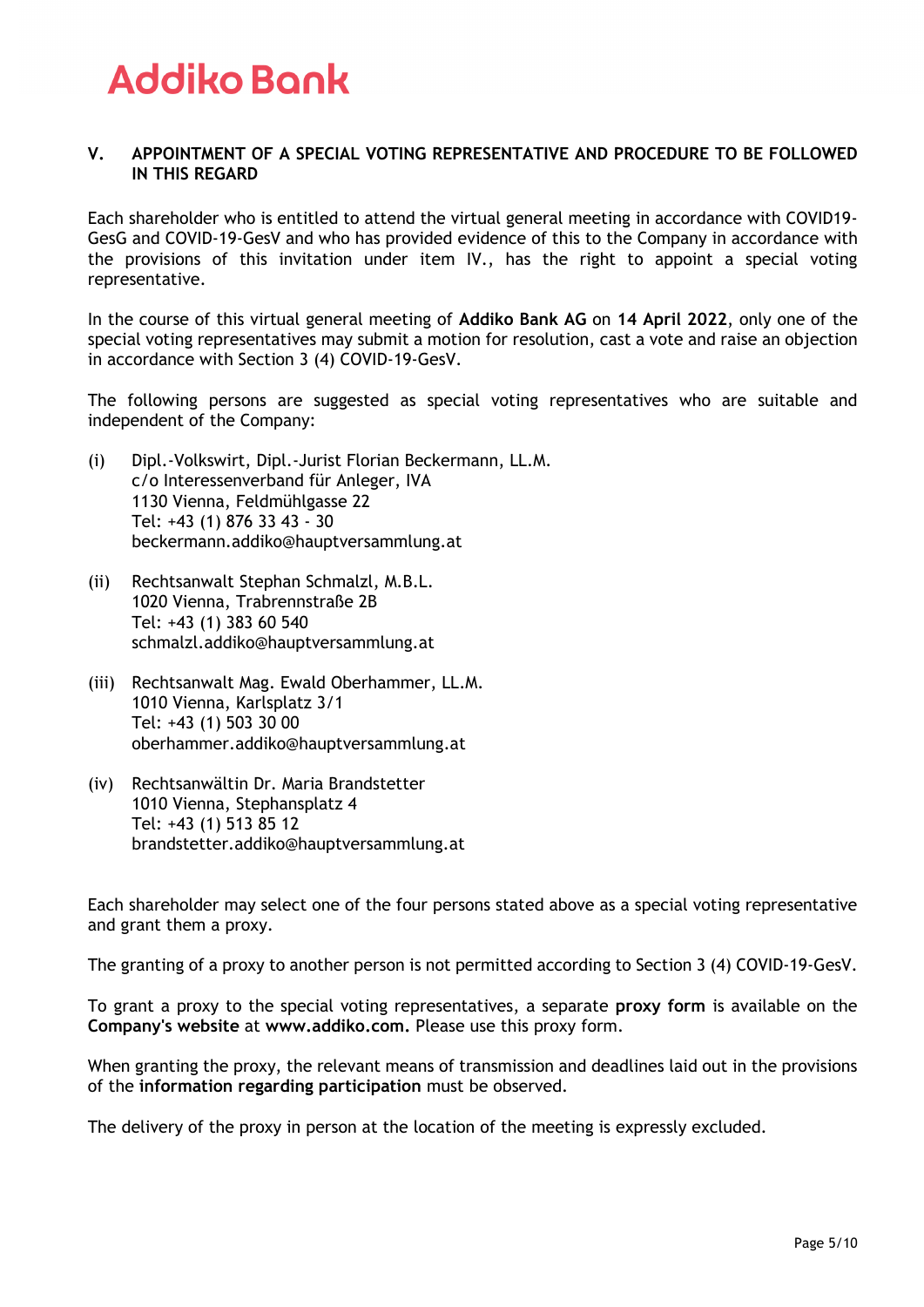#### **VI. NOTES ON SHAREHOLDERS' RIGHTS IN ACCORDANCE WITH SECTIONS 109, 110, 118 AND 119 AKTG**

### **1. Shareholders' request to add items to the agenda pursuant to Section 109 AktG**

Shareholders whose shares individually or jointly amount to **5% of the share capital** and who have held these shares for at least three months prior to filing the motion may request in writing that **additional items be added to the agenda** of this General Meeting and be announced, provided that this request is delivered in written form to the Company, by mail or courier, no later **than 24 March 2022 (24:00 hours, CET, Vienna time)** exclusively to the address **Addiko Bank AG, AT-1010 Vienna, Wipplingerstraße 34/4**, attn. Mr. Stefan Choi, LL.M., or alternatively using SWIFT GIBAATWGGMS (Message Type MT598 or MT599, with the following reference included in the text (mandatory): ISIN AT000ADDIKO0), or by email to the address: **[stefan.choi@addiko.com](mailto:stefan.choi@addiko.com)**. "Written form" means individual signature or authorised company signature of each applicant, or by email using a qualified electronic signature, or when using SWIFT with the message type MT598 or MT599, whereas ISIN AT000ADDIKO0 must be specified in text.

Each item on the agenda so requested must be accompanied by a proposal for a resolution together with a statement of reasons. The agenda item and the proposed resolution, but not its justification, must in any case also be drawn up in German. The shareholder status is to be evidenced by the presentation of a deposit confirmation pursuant to Section 10a AktG, confirming that the shareholders making the request have been holders of the shares for at least three months prior to the date of the request, which confirmation may not be older than seven days at the time of its presentation to the Company. Several deposit confirmations for shares, which only together represent the shareholding of 5%, must refer to the same time (day, time).

With regard to the other requirements for deposit confirmations, please refer to the information on the right to participate (item IV. of this invitation).

#### **2. Proposed resolutions of shareholders on the agenda pursuant to Section 110 AktG**

Shareholders whose shares individually or collectively amount to **1% of the share capital** may, for each agenda item, submit **proposals for resolutions** in text form together with their justification and request that these proposals, together with the names of the shareholders concerned, the justification to be attached and any statement by the Management Board or the Supervisory Board, be made available on the Company's website entered in the Austrian Commercial Register, if this request is delivered to the Company in text form by no later than **5 April 2022 (**24:00 hours, CET, Vienna time) either by **fax to +43 (0) 50232 72-2895**; or to **Addiko Bank AG, AT-1010 Vienna**, **Wipplingerstraße 34/4**, attn. **Mr. Stefan Choi, LL.M.**; or by e-mail to **[stefan.choi@addiko.com](mailto:stefan.choi@addiko.com)**, and the request must be attached to the e-mail in text form, for example as a PDF file. If text form is required for declarations within the meaning of Section 13 (2) AktG, the declaration must be made in a document or in another manner suitable for permanent reproduction in writing, the person making the declaration must be named and the conclusion of the declaration must be clearly demonstrated by means of a signature or otherwise. The proposed resolution, but not its justification, must in any case also be drawn up in German.

In case of a proposal regarding **the election to the Supervisory Board** the declaration of the proposed person according to Section 87 (2) AktG replaces the justification.

The shareholder status is to be evidenced by the presentation of a deposit confirmation pursuant to Section 10a AktG which may not be older than seven days at the time of its presentation to the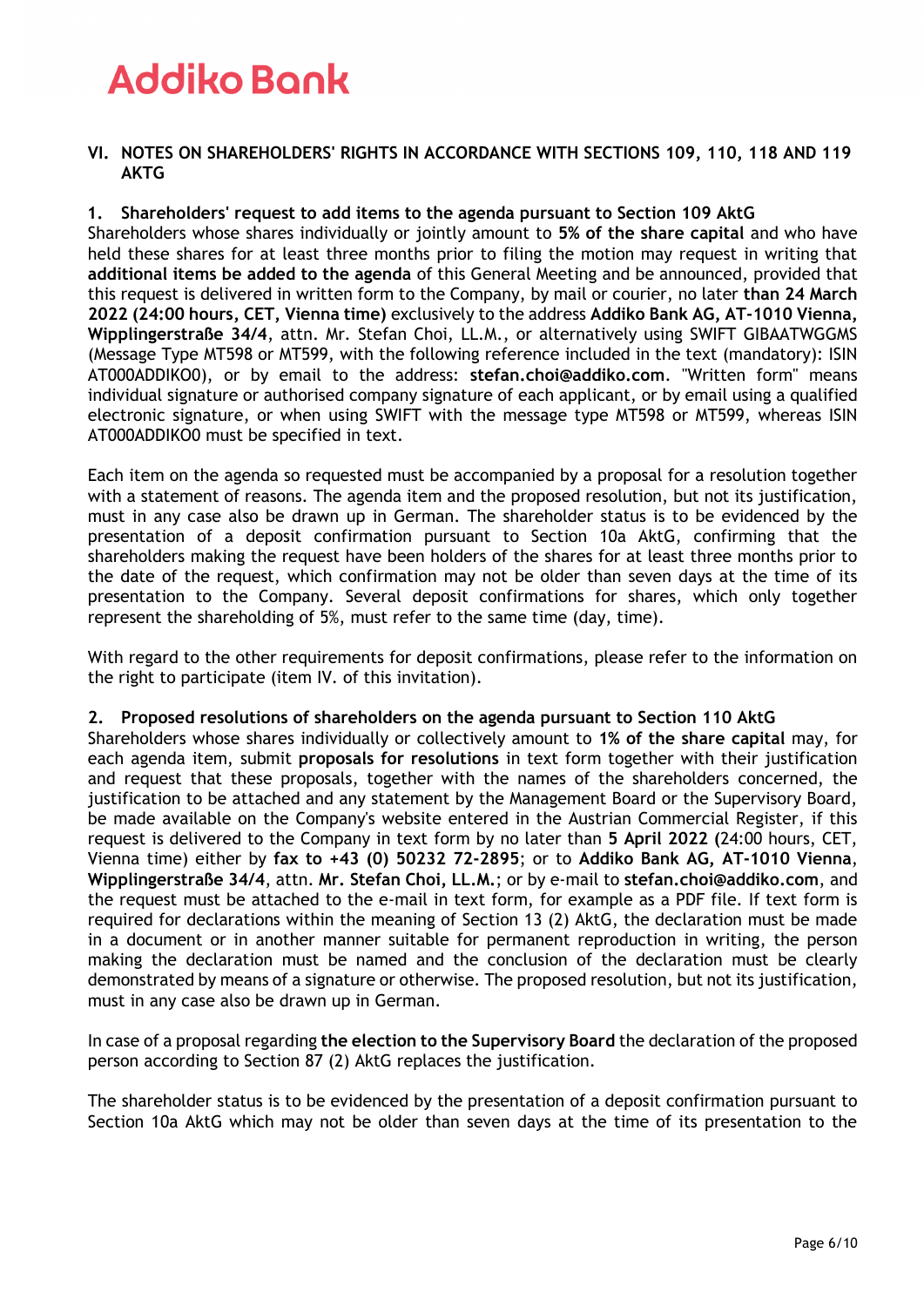Company. Multiple deposit confirmations for shares, which only together represent a shareholding of 1%, must refer to the same time (day, time).

With regard to the other requirements for deposit confirmations, please refer to the information on the right to participate (item IV. of this invitation).

#### **3. Information in accordance with Section 110 (2) sentence 2 in conjunction with Section 86 (7) and (9) AktG**

On agenda item 8 "Elections to the Supervisory Board" and the corresponding election proposal by shareholders in accordance with Section 110 AktG, the company provides the following information:

Section 86 (7) AktG applies to Addiko Bank AG.

Since the last election by the General Meeting, the Supervisory Board of Addiko Bank AG has been consisting of six members elected by the General Meeting (shareholder representatives) and two members delegated by the works council in accordance with Section 110 ArbVG. Of the six shareholder representatives, four are male and two are female. Of the two employee representatives, two are male. No objection has been raised in accordance with Section 86 (9) AktG and the minimum quota requirement in accordance with Section 86 (7) AktG will therefore be fully met in the event of elections to the Supervisory Board.

If the shareholders submit an election proposal for agenda item 8 "Elections to the Supervisory Board", they must bear in mind that after the elections to the Supervisory Board on 14 April 2022, at least 30% must be women.

In accordance with Item 12.1 of the Articles of Association, the Supervisory Board consists of three to eight members elected by the Annual General Meeting ("shareholder representatives").

### **4. Shareholders' right to information pursuant to section 118 AktG**

Upon request, each shareholder is to be provided with information on the Company's affairs at the General Meeting to the extent that such information is necessary for a proper evaluation of an agenda item. The duty to provide information also extends to the legal relations of the Company to an affiliated company as well as to the situation of the Group and the companies included in the consolidated financial statements.

The information may be refused if, according to reasonable business judgment, it is likely to cause significant disadvantage to the Company or an affiliated company or its provision would be punishable by law.

The prerequisite for exercising the shareholders' right to information is proof of entitlement to participate (item IV. of this invitation) and the granting of a corresponding power of attorney to the special voting representative (item V. of this invitation).

It is expressly noted that the **right to information** may also be exercised at the **virtual general meeting** during the General Meeting by the shareholders themselves, exclusively by submitting questions via e-mail directly to the Company and exclusively to the e-mail address **[fragen.addiko@hauptversammlung.at](mailto:fragen.addiko@hauptversammlung.at)**.

Shareholders are requested to submit **all questions in advance, in text form**, by e-mail to the address **[fragen.addiko@hauptversammlung.at](mailto:fragen.addiko@hauptversammlung.at)**, and to do so in sufficient time that the Company will have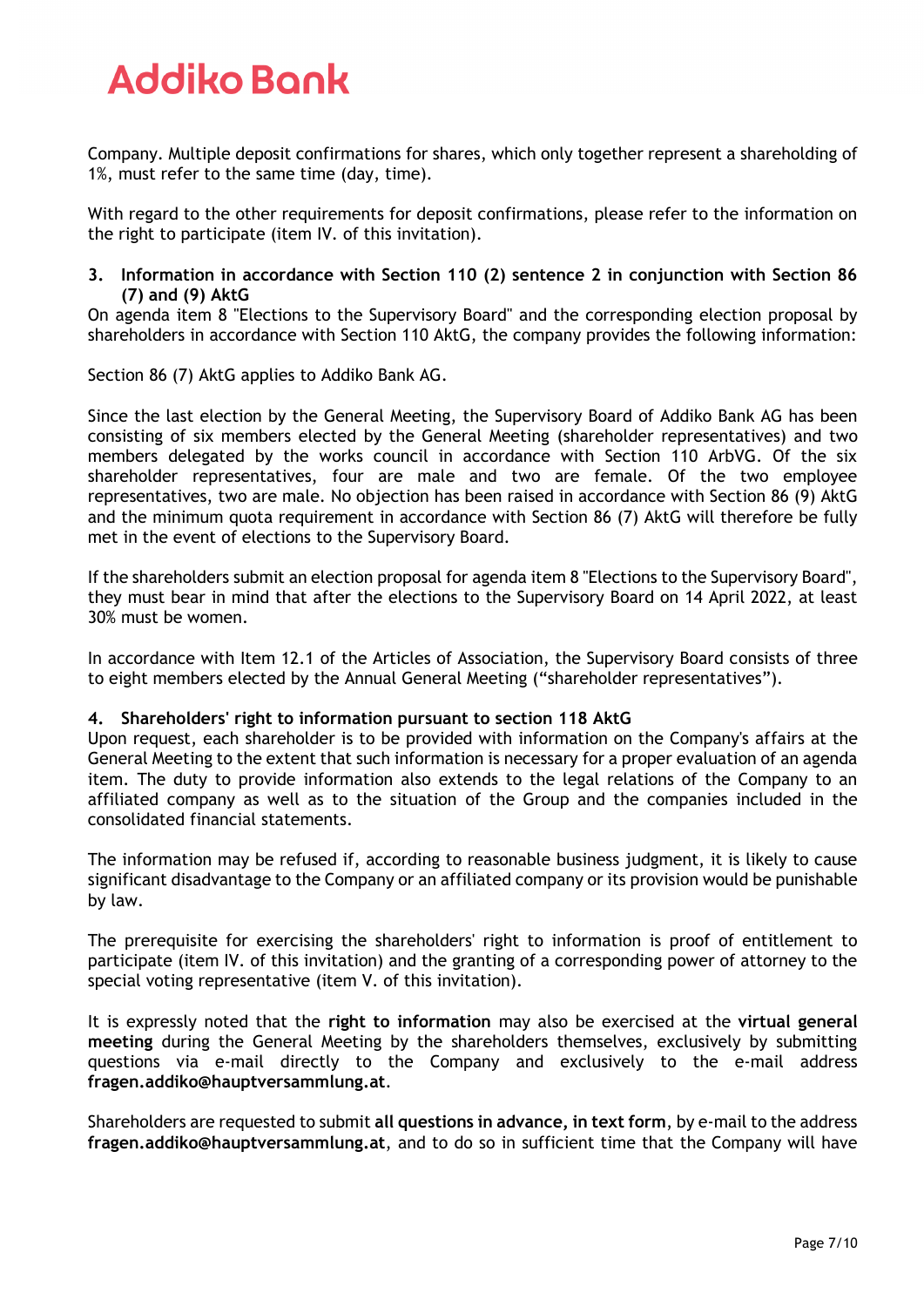received them no later than on **11 April 2021**. This is in the interests of efficiency for all participants in the General Meeting, especially for questions that require a longer preparation time.

In this way, you will enable the Management Board to prepare for the meeting as thoroughly as possible and to reply to your questions as quickly as possible.

Please use the **questionnaire form** available on the Company's website at **[www.addiko.com](http://www.addiko.com/)**. If this questionnaire is not used, the person (name / company, date of birth / company register number of the shareholder) must be named in the relevant e-mail. In order to put the Company in a position to determine the identity and correspondence with the deposit confirmation, we ask you in this case to also state your deposit number in the e-mail.

Please note that the Chairman may impose appropriate time restrictions during the General Meeting.

More detailed information and modalities as regards the exercising of the shareholders' right to information in accordance with Section 118 AktG is provided in the **information regarding participation**.

**5. Motions by shareholders at the General Meeting in accordance with section 119 AktG** Each shareholder - irrespective of a specific shareholding - is entitled to submit motions at the virtual general meeting in accordance with COVID-19-GesG and COVID-19-GesV via his special voting representative on any item on the agenda. However, motions can only be sent to the voting representative authorised by the respective shareholder and submitted by him at the Annual General Meeting.

The point in time up to which instructions to submit applications to the special proxy are possible will be determined by the Chairman during the virtual General Meeting.

**The prerequisite** for this is the **proof of entitlement** to participate as defined in this invitation and the **granting of the corresponding proxy to the special voting representative** as defined in item V. of this invitation.

A shareholder motion for the election of a member of the Supervisory Board requires the timely submission of a resolution proposal in accordance with Section 110 AktG: Persons for election to the Supervisory Board (item 8 on the agenda) can only be proposed by shareholders whose shares together reach 1% of the share capital. Such election nominations must be received by the company no later than 5 April 2022 in the manner specified above (point VI, paragraph 2). Each proposal for election must be accompanied by a declaration of the proposed person in accordance with Section 87 (2) AktG regarding their professional qualifications, their professional or comparable functions and all circumstances that could give rise to concerns about being biased.

Otherwise, the shareholder motion for the election of a member of the Supervisory Board must not be considered in the vote.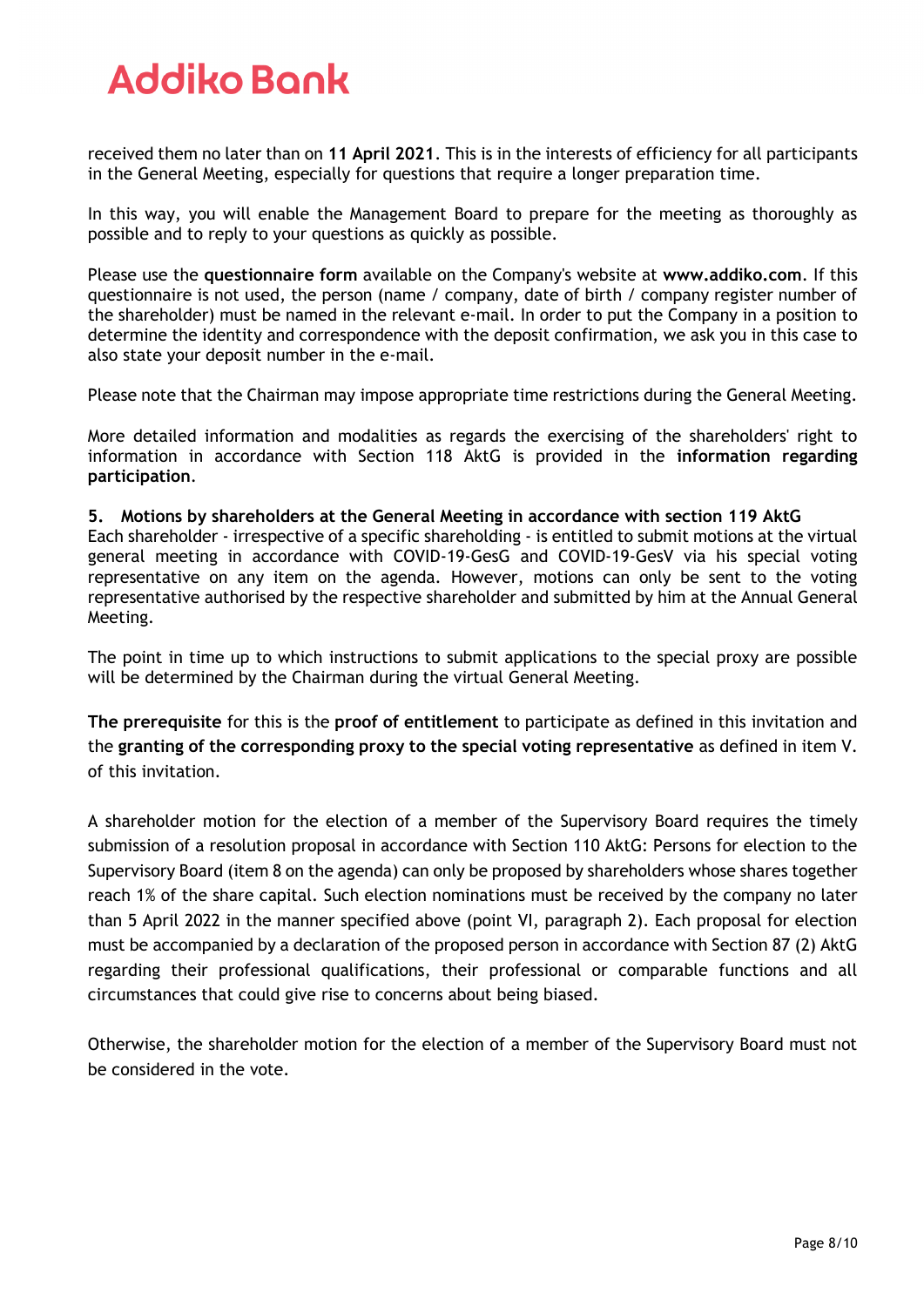Further information and modalities as regard the exercising of the shareholders' right to submit a motion in accordance with Section 119 AktG is provided in the **information regarding participation**.

### **6. Information on shareholders' data protection**

**Addiko Bank AG** processes the **personal data** of the shareholders (in particular those pursuant to Section 10a (2) AktG, i.e. name, address, date of birth, number of the securities account, number of the shareholder's shares, if applicable, share class, number of the voting card and, if applicable, name and date of birth of the authorised representative(s)), in accordance with the applicable data protection regulations, in particular the **European General Data Protection Regulation (GDPR)** and the **Austrian Data Protection Act**, in order to enable the shareholders to exercise their rights in the course of the General Meeting.

The processing of shareholders' personal data is mandatory for the participation of shareholders and their representatives in the General Meeting in accordance with the Austrian Stock Corporation Act. The legal basis for the processing is thus **Article 6 (1) c) GDPR**.

For processing, **Addiko Bank AG** is the **controller**. **Addiko Bank AG** uses external service providers, such as notaries, lawyers, banks and IT service providers, for the purpose of organising the General Meeting. These service providers only receive from **Addiko Bank AG** such personal data as is required for performing the commissioned service and process the data exclusively in accordance with the instructions of **Addiko Bank AG**. As far as legally required, **Addiko Bank AG** has concluded **data protection agreements** with these service providers.

If a shareholder participates in the General Meeting, all shareholders present or their representatives, the members of the Management Board and the Supervisory Board, the notary public and all other persons with a legal right to participate in the General Meeting may inspect the legally prescribed **list of participants** (Section 117 AktG) and thereby also view the personal data (including name, place of residence, shareholding relationship) mentioned therein. **Addiko Bank AG** is also legally obliged to submit personal shareholder data (in particular the list of participants) as part of the notarial record to the **Austrian Commercial Register** (Section 120 AktG).

The shareholders' data will be anonymised or deleted as soon as it is no longer necessary for the purposes for which it was collected or processed, and unless other legal obligations require further storage. **Obligations to provide evidence and to retain data** arise in particular from the law governing companies, shares and takeovers, from fiscal and tax law and from anti-money laundering regulations. In the event that legal claims are asserted by shareholders against **Addiko Bank AG**, or vice versa by **Addiko Bank AG** against shareholders, the storage of personal data serves to clarify and enforce claims in individual cases. In connection with legal proceedings before civil courts, this may lead to the storage of data for the duration of the limitation period plus the duration of the legal proceedings until their legally binding conclusion.

Each shareholder has the **right to information, rectification, restriction, objection and erasure of personal data** processed at any time, as well as the **right to data portability** in accordance with Chapter Ill of the GDPR. Shareholders may assert these rights free of charge against **Addiko Bank AG** via the e-mail address **[dpo.at@addiko.com](mailto:dpo.at@addiko.com)** or using the following **contact details**: